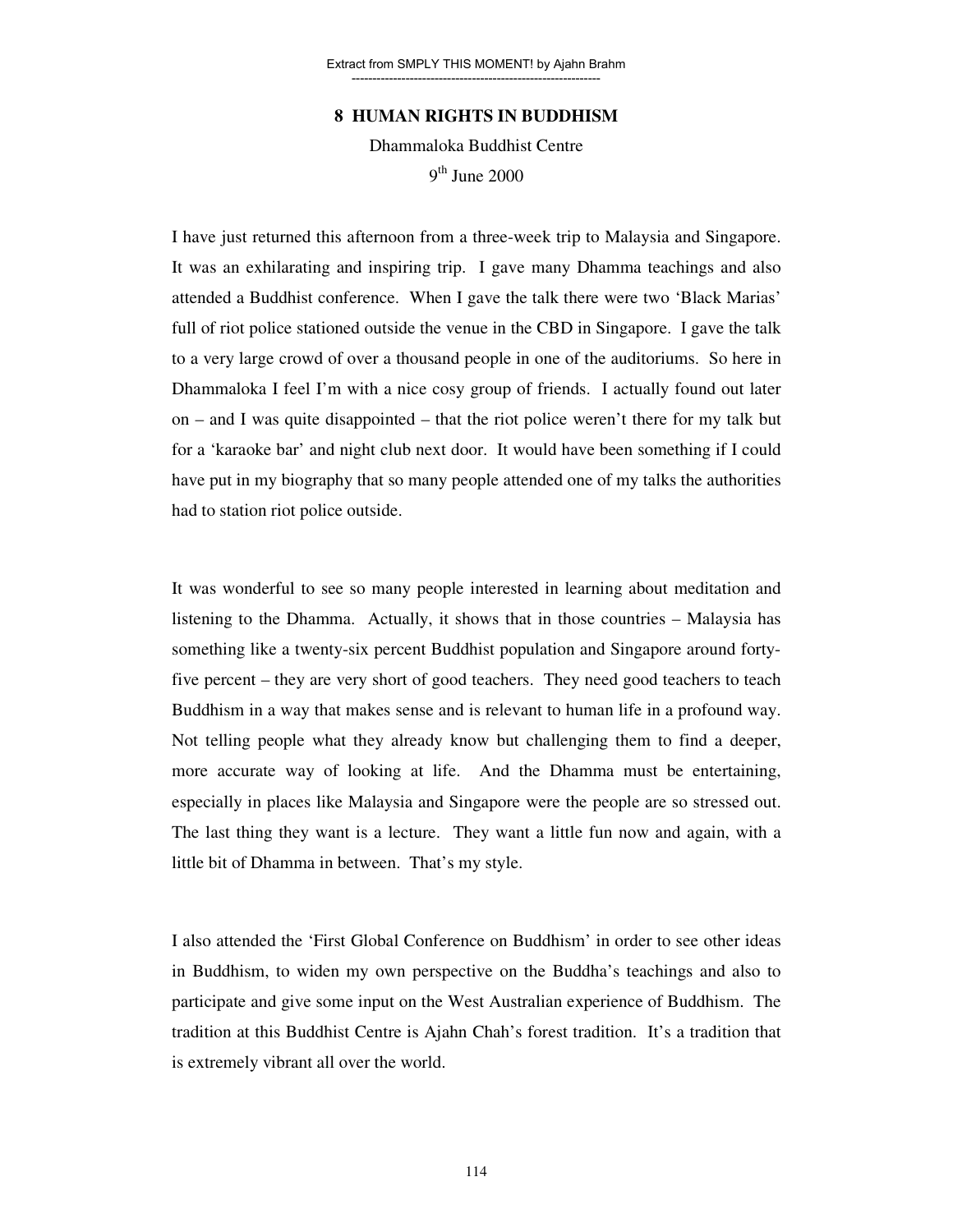I would like to talk this evening about a topic that was presented at that conference by one of the speakers, a professor in Buddhist studies from England, '*The Relevance of Human Rights to Buddhism*'. It was only a twenty-minute presentation but it struck a chord with me because about two years ago someone asked me if I could give a talk on that subject. Because of one thing or another – I was going overseas or teaching a retreat or something – I never got around to it. What's the relevance of human rights to Buddhism? This is a very important subject. It is something many people talk about. It gives them a direction, whether for good or for bad. So I thought this would be a good opportunity, while it's fresh in my mind, to talk about Buddhism and human rights.

#### **Rights and Freedoms**

One of the things that really impressed me with the talk I heard at the conference was that the whole idea of human rights is a very Western idea. It basically comes from the Judaeo-Christian culture. In many places, especially in the East, people have a lot of trouble with human rights. Not so much in its fairness and the role of justicel, but in what underpins it. Where does it come from? Why human rights? Without an understanding of the underlying theory behind human rights, it sometimes doesn't make much sense. For example, when I reflect on the principles and work out the consequences, I am amused by the human right that 'everyone is born equal'. That might be so according to Christianity or Judaism but it certainly isn't correct according to Buddhism.

So far as Buddhists are concerned, we are not all born equal. Some people are born big, some people are born small. Some people are born intelligent, some people are born stupid. The point is we come into this world with our *kamma* from past lives. So, straight away – for a Buddhist – that principle of equality at birth doesn't make sense. Even as a young man it never made sense to me. I could see that when people were born they certainly were not equal. This is just an idea. Even though it is a noble idea it isn't true. Throughout my life as a monk I've always preferred truth. What 'actually is' to what 'I would like it to be'. Idealism has its place but surely it must be founded on truth and reality. Otherwise we are just building a fantasy that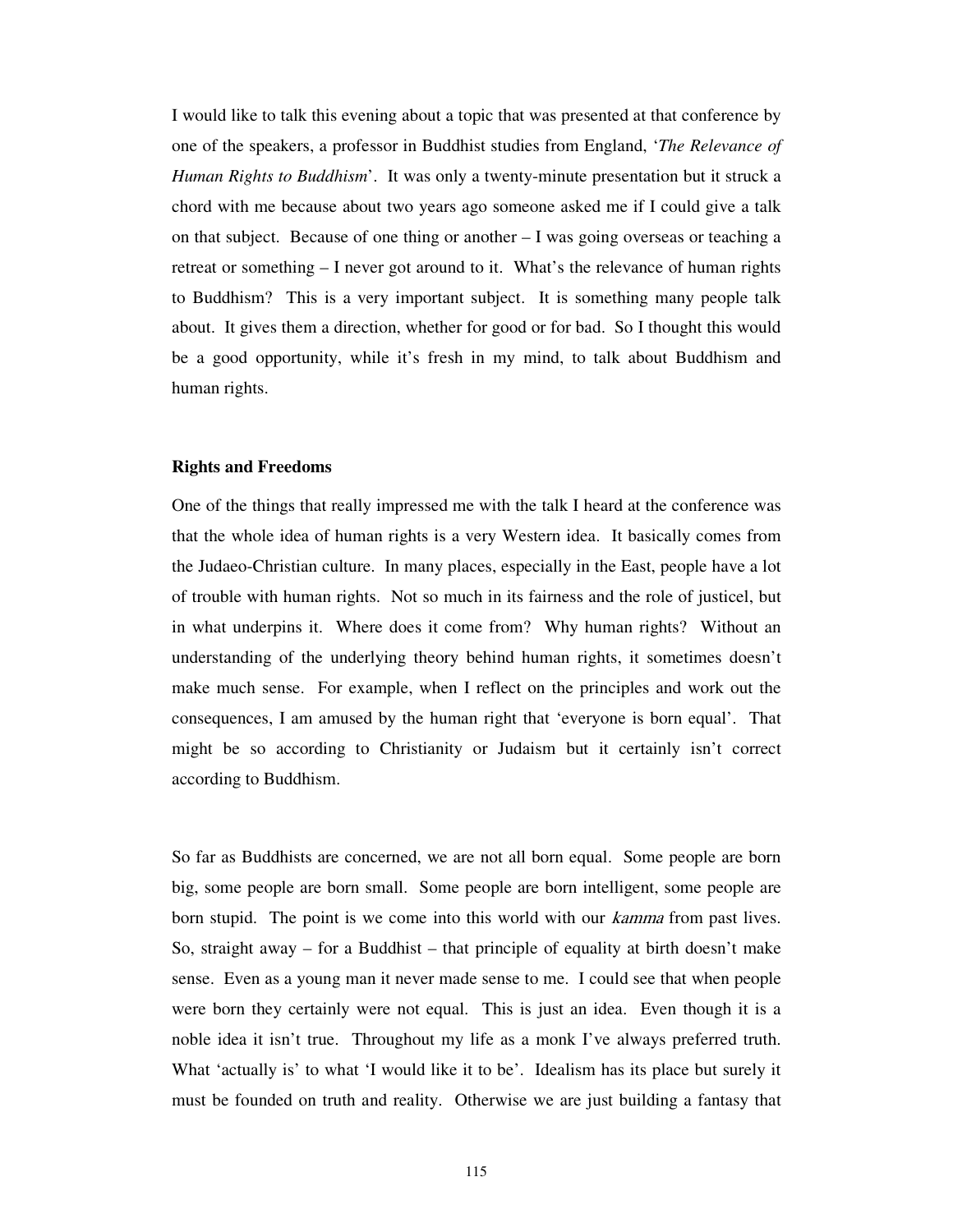doesn't really have any meaning or any solid foundation in the reality of our lives. Isn't it true that each one of you came into this world with advantages over some people and disadvantaged compared to others? It's called the law of kamma*.*

The other thing that doesn't make sense in the Western idea of human rights is the whole idea of freedom. So often our societies – especially in the Western world – celebrate this idea of freedom, and we think we live in the so-called free world. Governments and societies are trying to enshrine that idea of freedom into different societies but basically I don't think they know what the word means. Because of that they get into so much trouble and difficulty and create a lot of mischief for society; just as we do in our own little societies and in the home. We know what the rights and freedoms in our society are, but what does that freedom mean? When you start to apply the law of *kamma* to this idea of human rights and freedoms there are some things that don't make sense.

What I've seen in the world is that people want the freedom of desire. They want to be free to express their desire. free to follow their desires at whatever cost. What Buddhism wants, what Buddhism celebrates, is not the freedom *of* desire, but freedom *from* desire. That's going in a completely different direction.

One of the stories I told at the conference was the story of the 'Wishing Game'. Five children were playing this Wishing Game. The first one was asked, "If you had a wish what would you want" and the child said, "If I had a wish I would want an ice cream." She liked ice cream. The second child who was a little bit older said, "If I had a wish I'd wish for an ice cream factory." The first child thought that was really clever because if you had an ice cream factory you could get an ice cream whenever you wanted one. Not just one ice cream but hundreds of ice creams. The third child was asked, "What's your wish" and he said, "I'd like a billion dollars. Because with a billion dollars I can buy an ice cream factory, a cake factory, a fish and chip shop or whatever else I want, and I could do a lot more". The first two kids thought, 'wow! Aren't we stupid? Why didn't we have think of that?' They thought that this young fellow who wished for a billion dollars was a genius. But the next child when asked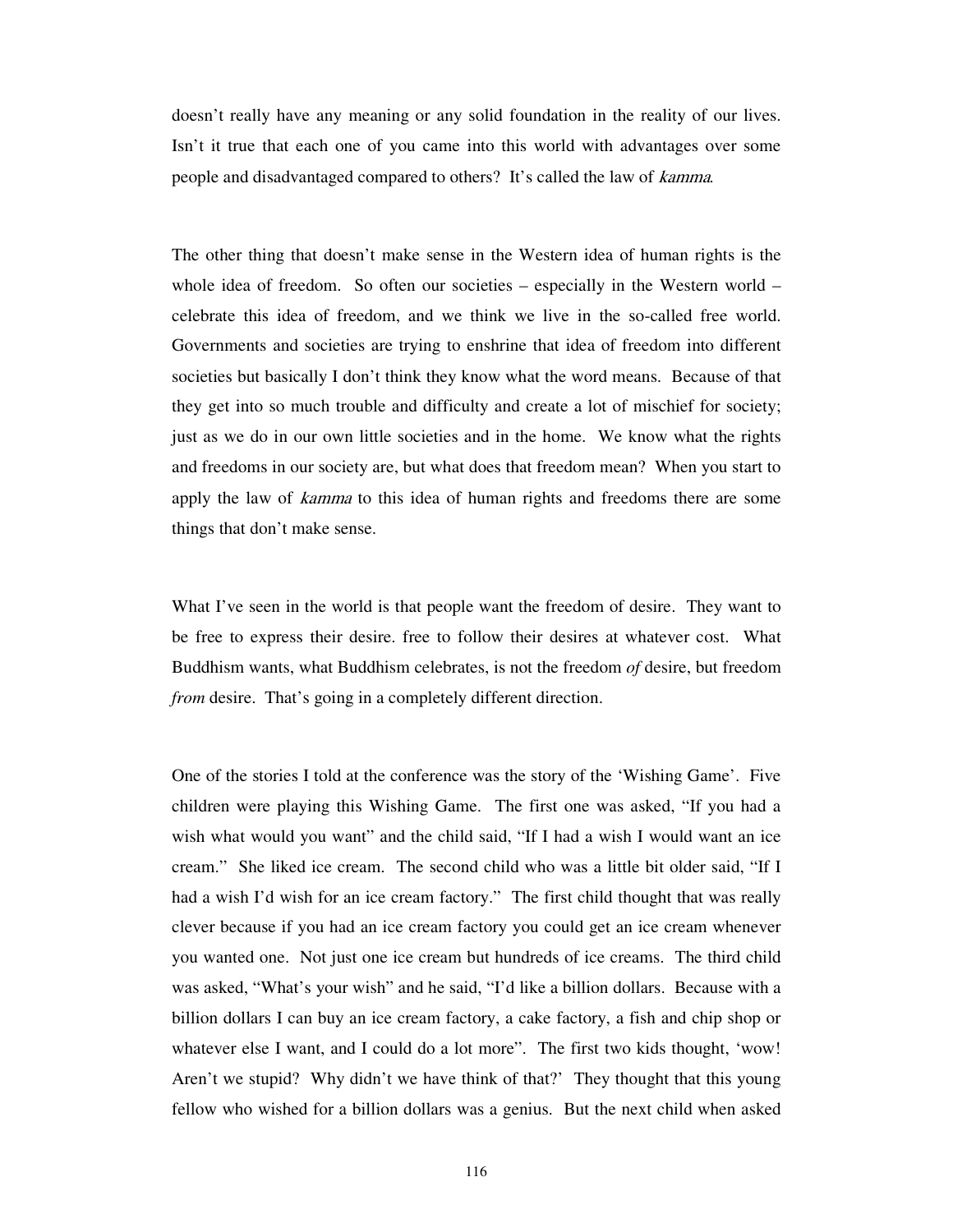what he wished did even better than wanting a billion dollars, he said, "I wish I had three wishes, so that I could wish for an ice cream factory with my first wish, a billion dollars with my second wish, and with my third wish I could wish for another three wishes." They thought, 'wow! You can't do better than that.' Can you think of a wish that is even better than that – to have three wishes and the third wish is that you can wish for another three wishes? But the last child did surpass that, he was the Buddha to be, and said, "I wish I had no wishes."

Isn't that interesting? Because when you have no more wishes it means that you are completely content. You're free from all desires. You're free from all that wanting. You're free from all feeling of lack, the feeling that somewhere in your life, somewhere in your body, somewhere in your mind, something is missing. Imagine what it would be like if you had no more wishes, completely happy with whatever comes along, completely happy with this present moment. You don't wish for it to be anything else. You look at your husband and he's absolutely perfect. You don't wish him to change at all. You look at your wife and she's so beautiful. You don't wish her to be anything different, neither better nor worse. No more wishing is going against the grain of modern society isn't it? We want to have the freedom to have more wishes. We want the freedom to have more choices and more money to express our choices. We want more freedom to express our individuality.

Buddhism says the cleverest child is the child who wishes for no more wishes. So, the freedoms that people celebrate and enshrine in such documents as the Declaration of Human Rights, are basically the freedom to follow desire. I remember reading in one of the great philosophical cartoon strips, 'Calvin and Hobbs', about an American boy who had just learned from his teacher that ignorance is bliss. He knew it was guaranteed by the American constitution that you had the right to the pursuit of happiness. So he added the two together and said, "If I'm guaranteed my right to pursue happiness and ignorance is bliss, why am I going to school?" It's strange, isn't it, what we talk about as freedoms in the world.

## **Freedom of Expression**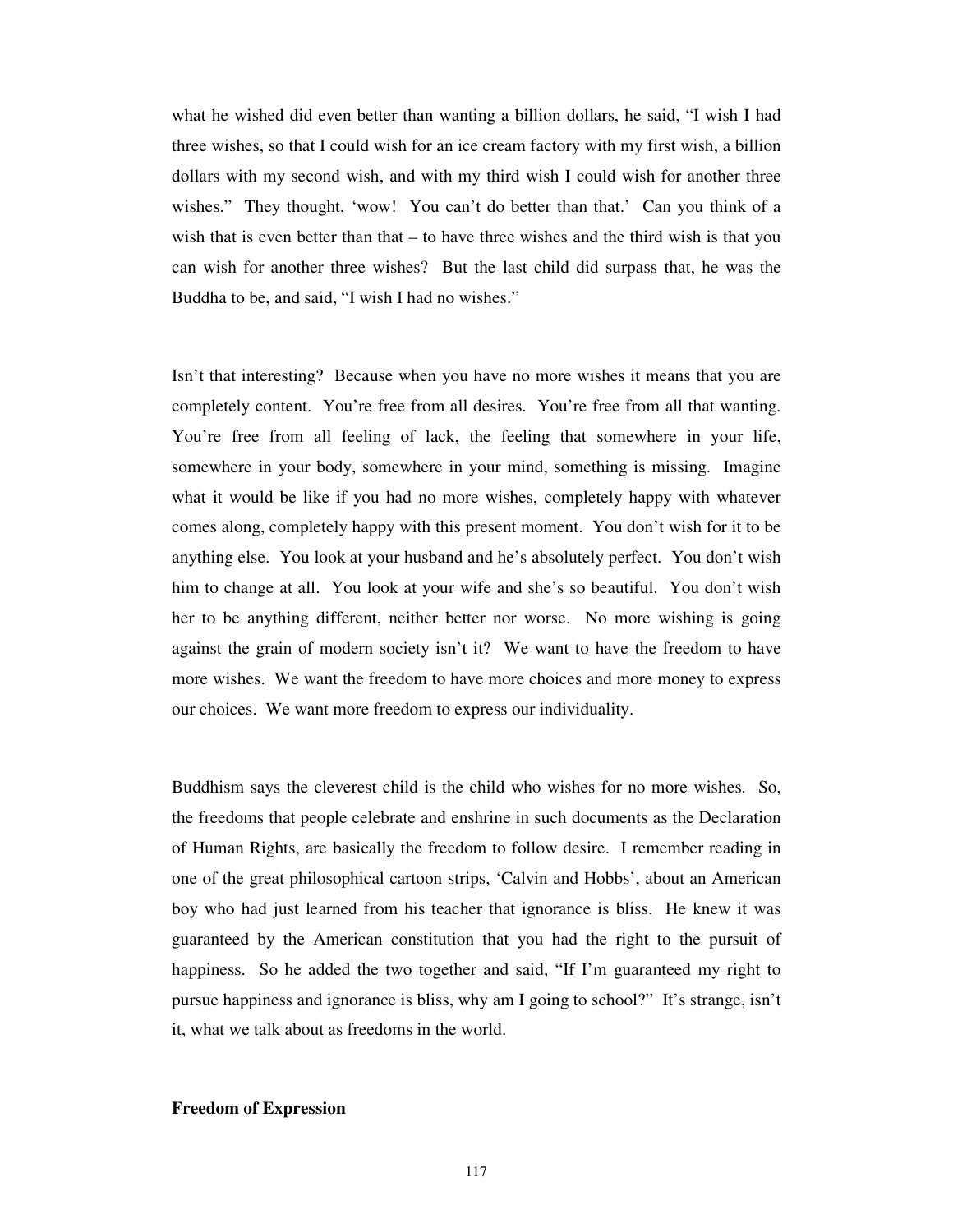These things are not freedoms, they actually imprison you. For instance, consider the freedom to express yourself. Do you actually feel free when you've got so much choice? When you go into the supermarket or into the shops, there is so much choice. When there is so much choice it can make life so difficult. Wasn't it lovely when there was only one brand of muesli? It was good enough, you quite enjoyed it; but now you've got a choice between so many different brands. That's the problem with freedom. It's just so complicated, so troublesome for the mind. Sometimes freedom just gives you a headache. What brand should I take? I'm challenging you here. The whole idea of these talks is to make you look at things in different ways. Buddhism gives you a different perspective on things. That's half the job of mindfulness, to open up different ways of looking, different ways of seeing, and different ways of practising.

So, instead of actually looking at freedom as the freedom to indulge desire, maybe we should aim for and aspire towards freedom from desire. A Buddhist declaration of human rights would be very different from the human rights that people celebrate in the world. They call it the Universal Declaration of Human Rights, but I don't think that they consulted Buddhists or anybody else for that matter. They just call it universal because it sounds universal to them. It's completely dogmatic and insensitive at times. Obviously with human rights there are some things that all people would want to recognise as worth protecting. The aim of human rights is to protect. All people want freedom from oppression and freedom from being treated unfairly.

We do need regulations and laws to protect the weak from the strong. I think one of the goals of a declaration of human rights is to protect the so called 'level playing fields'. This is not only to protect freedom of expression, of speech, but to protect religious expression as well. I was quiet surprised in Singapore and Malaysia to find that Buddhists were afraid to express their religion openly. I expected it in Malaysia, because it's a Muslim country. Buddhists there are very afraid to express their religion, especially when it comes to the point of building temples. They are afraid to say exactly what they are doing because they would never be given building permits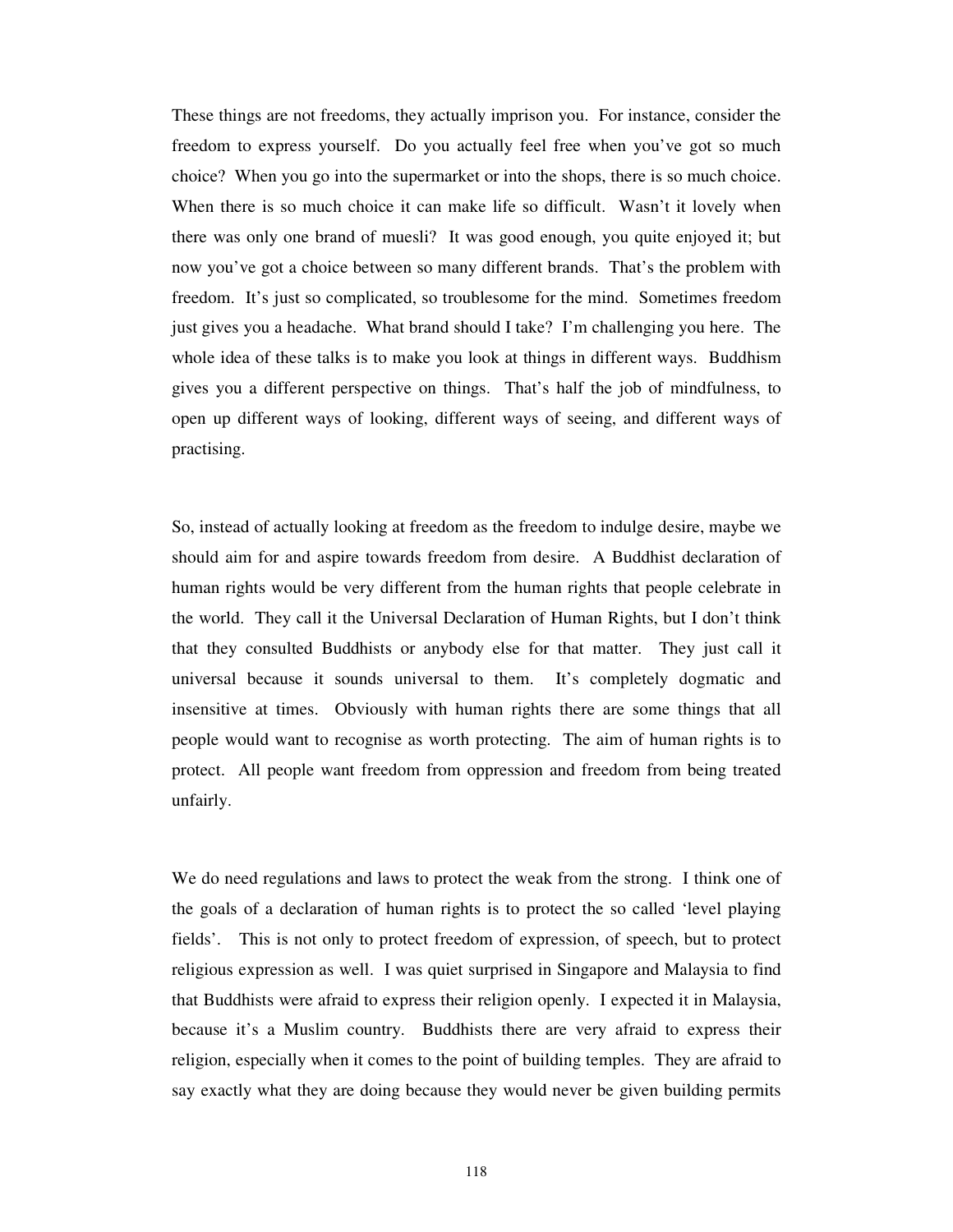or be allowed to actually practise. In one place where they are building, they plan to plant trees on the edge of the property so that no one will be able see what is happening inside, because the Malays might be upset and stop them. Sometimes they don't even have a Buddha statue. One meditation centre I went to was officially an estate manager's because, if they called it a meditation centre, they would be closed down.

I had expected that in Malaysia but I was surprised that they were hypersensitive even in Singapore to what was going on. I took part in a three-hour talk-back radio show in Singapore. It was really good fun. But the presenter told me beforehand not to mention Buddhism or the word meditation. Otherwise he'd get the sack! Because the people are so hypersensitive, you couldn't really express who you were. The organisers of the conference that I attended really thought that the riot police and the two 'Black Marias' – that I mentioned earlier – were from the government. So many people in the government in Singapore are heavy evangelical Christians that the organizers were afraid because so many people were going to a Buddhist lecture.

When we consider human rights or the idea of freedom, we see that there are some things that should be done. Giving people freedom to choose, especially their religion and allowing people to express their religion, is one example. We should not be brainwashing people. I heard today that someone has bought the lease of a powerful transmitter in the Northern Territory and is blasting Christian propaganda across South East Asia. That's not going to make us many friends in the Muslim world. It's a silly thing to do. When pursuing human rights and freedom we have to be very mindful and have loving kindness, compassion, and sensitivity to the people around us.

In Buddhism it's not freedom for freedoms sake. I can't go and do just whatever I want or preach Buddhism to anybody I see. That was one of the reasons I was personally very impressed with Buddhism. The Buddhist monks and teachers I knew weren't ramming Buddhism down my throat. They weren't telling me that if I did not believe in Buddhism I would go to hell. That happens in some religions! People have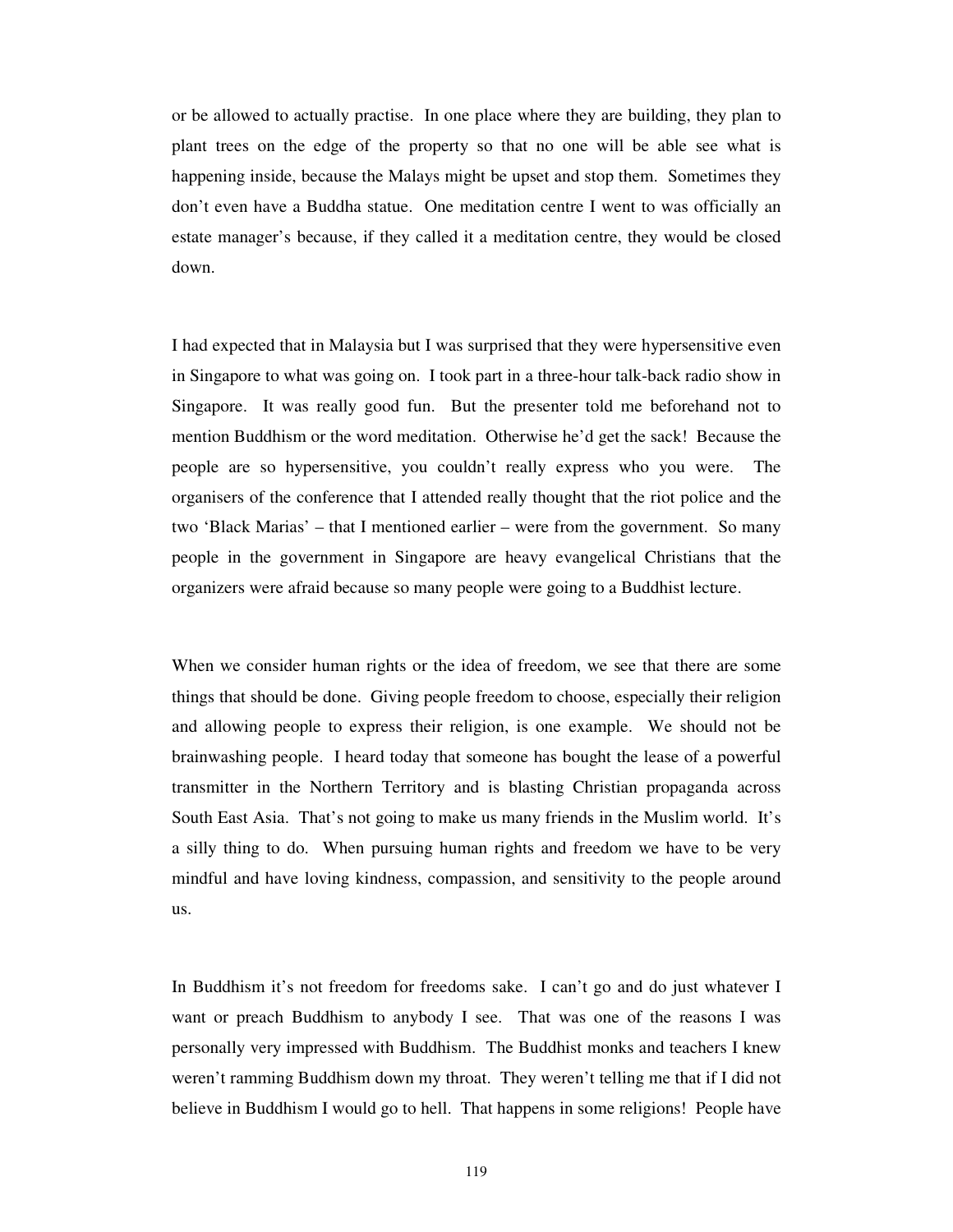told me in Malaysia and Singapore that sometimes their children come home from school very upset, because the teachers tell them that their mummy and daddy are going to go to hell because they are Buddhists.

That is really too much. So I told the Buddhists, even in Malaysia, to stand up for themselves. If any Christian comes and tells you the Buddha wasn't God, he wasn't even a prophet, he was just an ordinary man, say, "Hang on, that's only partly true! It's true the Buddha wasn't a god. It's true he wasn't a prophet or a Son of God, but he *was* the teacher of God. The place of the Buddha in the scheme of things according to the suttas*,* according to the actual teachings of the Buddha in the Scriptures, is that our Buddha is your God's teacher". That's true! In Pali sattha devamanussānam, means the teacher of gods and men. That is in the chant that you did if you were doing the  $p\bar{u}j\bar{a}$  (devotional offerings) at seven o'clock:

# Itipi so Bhagavā Araham sammāsambuddho Vijjācaraņasampanno sugato lokavidū Anuttaro purisadammasārathi satthā devamanussāna*.*

Satthā means 'teacher', *devamanussānam* means of gods and men, there are many places in the suttas where it is recorded that the Buddha went up to heaven to see Brahma and taught him the Dhamma.

One of those exchanges is in the Brahmanimantaika Sutta in the Majjhima Nikāya (MN 49). The Buddha went to see Brahma by using his psychic powers, but one of the attendants in Brahmas assembly said, "Do you know this is Brahma! You should go and bow down to him; he is God, the almighty, the creator, etc. etc. etc." The Buddha replied, "No way, Brahma is making a big mistake." He tried to teach Brahma that he was subject to the law of *kamma* and subject to the law of impermanence, and that he had come to his present state from another world. Brahma was actually born into his role. The role of God, of Brahma, is just a job, a position which falls vacant at the end of the universe. Someone else gets it next time. That's the Buddhist teaching. Of course Brahma didn't believe him. The only thing that eventually convinced Brahma was a psychic contest. Brahma said, "Look, I can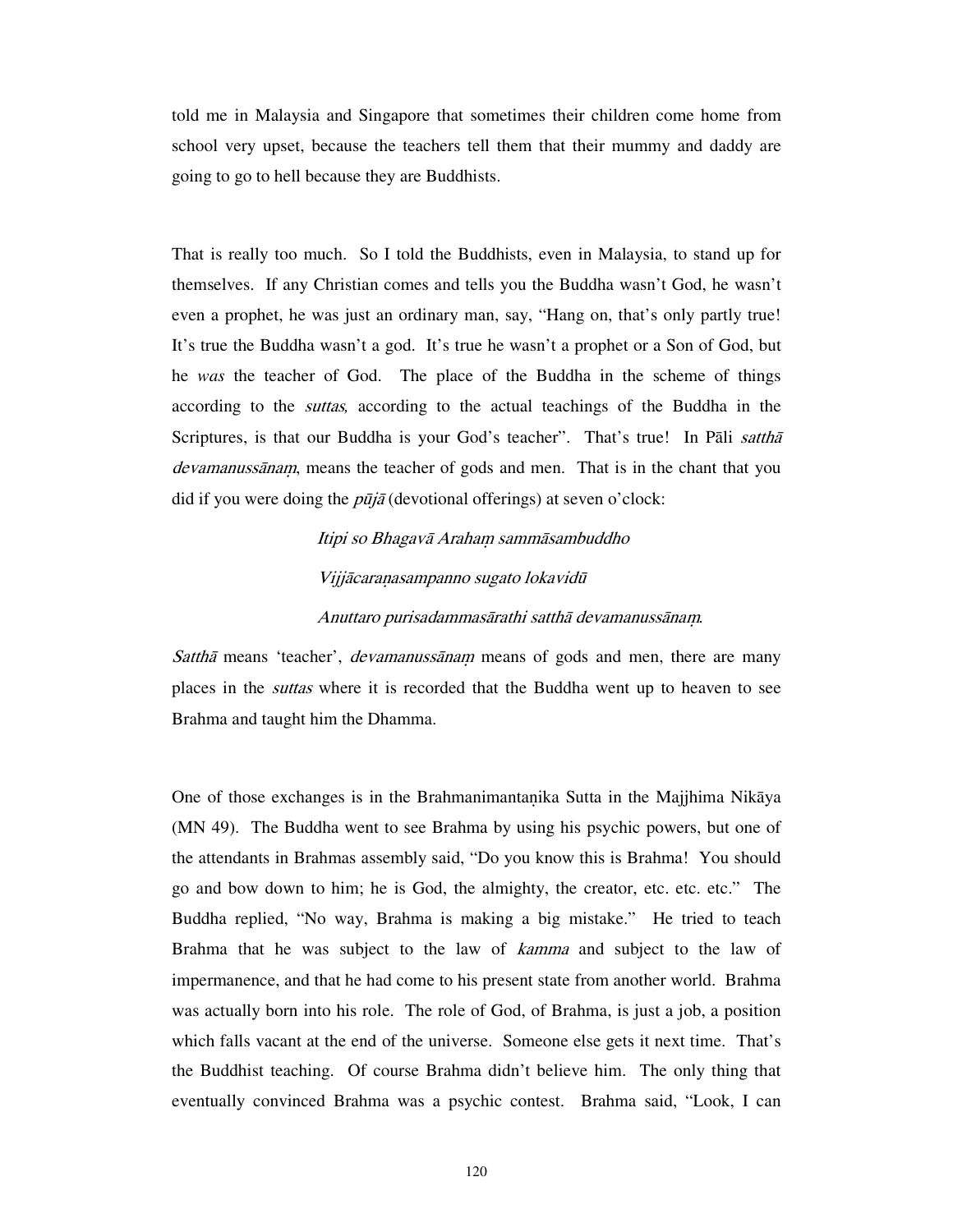vanish, and you won't be able to find me", and the Buddha denied this. According to the *sutta* the god tried to vanish but wherever Brahma went the Buddha followed. I think that is because Brahma lives in the highest of the sensory realms and he can go from there into the first *jhāna* realm. But when the Buddha went into the second *jhāna* realm that was beyond Brahma's conception and experience, he couldn't find the Buddha. The Buddha won the psychic contest and, because of that, Brahma realised that this was no ordinary person and started to listen and understand the laws of impermanence. He understood that he wasn't a permanent being in this universe. He wasn't the almighty, the permanent, etc. He understood he was just like any other being, subject to the law of *kamma*, subject to impermanence. That was when Brahma became a disciple of the Buddha.

So, if anyone knocks on your door and asks if you believe in God, you can say, "Yes, but we also believe in the Buddha and that the Buddha is your God's teacher". That way you will get rid of them pretty quickly. Only say this if they get heavy with you because we want to be diplomatic. We want to be kind, but sometimes it's worth fighting fire with fire. Buddhists should at least stand up for their beliefs, understand what their beliefs are, and not just be wimps.

#### **Freedom of Inquiry**

I spoke in Malaysia about such things as the Gnostic gospels, which is another tradition of Christianity. In early Christianity there were three strands of Christian belief. One was the church at Jerusalem, which was basically a Jewish Christianity. They were still circumcising each other and keeping the Jewish traditions. It wasn't very popular with the Gentiles in Rome because they didn't have anaesthetic in those days. The Gentile church was found in many other centres outside of Jerusalem. Places like Antioch, Corinth, and Rome. Then there were the Gnostic Christians. They weren't centred anywhere but were an independent strand of Christianity with no hierarchy or organisation but with groups of people meeting in many different places.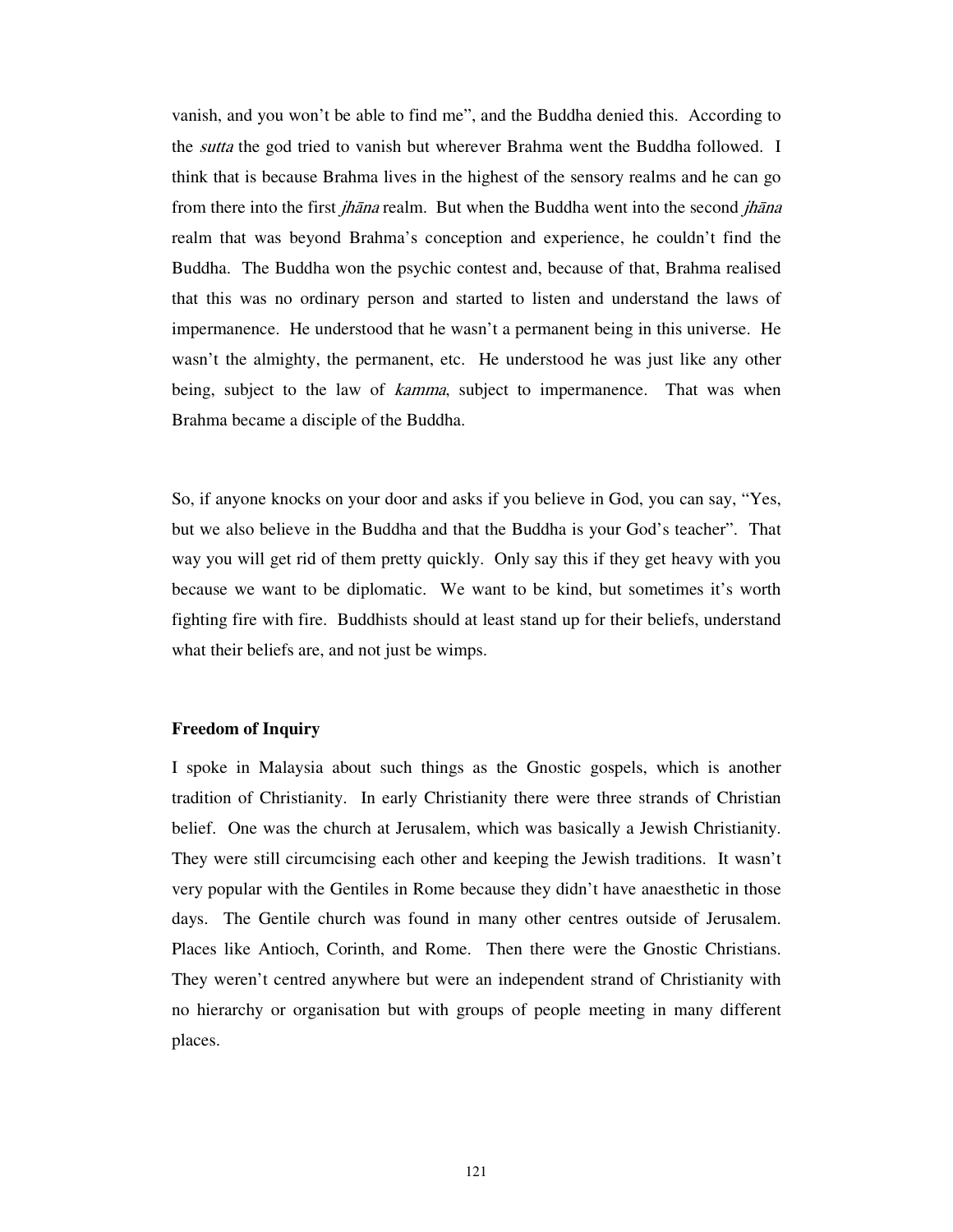When Jerusalem fell in 70AD, because the Romans were – for one reason or another – fed up with the Jewish people, they tore down the temple and dispersed the people. This action destroyed the Jewish Christian church and from then on it was a contest between the Gnostic Christians and the much better organised, more powerful, Roman Christians. Little by little – this is just basic history not Ajahn Brahm making it up – the Gnostic Christians were suppressed, considered heretics, and eventually annihilated by the Roman Christians. They were killed, their books were burned, and their libraries were destroyed.

It's strange but when you try and suppress anything, when you try and hide something, especially bad *kamma* or mistakes, it usually turns up again somewhere! In 1945 somebody, in a place called Nag Hammadi in southern Egypt, found some old texts, old papyrus manuscripts, dating I think to the first and second centuries AD, which came to be called the Gnostic Gospels. They can be seen at the Nag Hammadi Library. In these texts there are actual sayings of Jesus Christ that are very, very different from what we read in the Bible. If you are interested in another form of Christianity it's very interesting to read things that give a different slant to that religion. You can look up a book called 'The Gnostic Gospels' by Elaine Pagels, who is professor of Religious Studies at Princetown University in America. The reason I'm saying this is because one of the teachings in the texts quotes Jesus as saying that God was in his heaven one day saying, "I am the first born, the creator, the lord of all that is and ever was, the most powerful, etc., etc.". Then someone says, "No you're not. Don't get above yourself God. There are other beings in this universe which you simply do not know about." God replied, "Who said that? Why are you saying that?" That is in the Gnostic Christian Gospels, which puts God in a very different place from that depicted in Roman Christianity.

I mention this because when we have more knowledge and understanding, when we have more information, we get a much wider and broader picture of things. It's that wider knowledge that is one of the things that should be a basic freedom for all human beings. Knowledge should be freely available. It shouldn't be slanted or biased according to certain people's views or religion's agendas.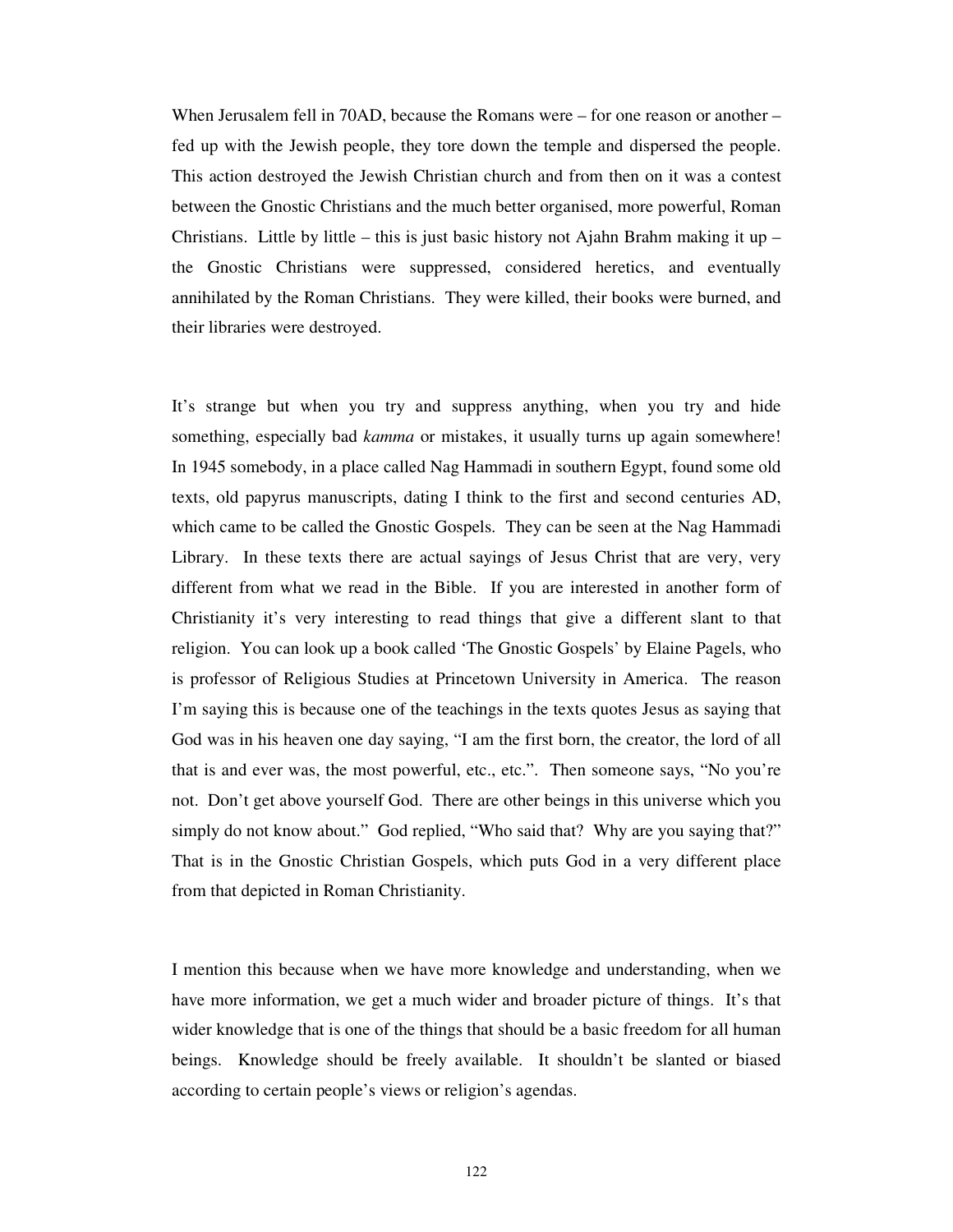There are some freedoms that we love to have, that are really our right. One of those freedoms that we would certainly put in a Buddhist charter of human rights is the right to freedom of inquiry, freedom of information, and freedom to question. It is by questioning that we find the truth. The Buddha encouraged us not to just sit back and listen, or to only take a book and study it, but to also question. One of the *suttas* lists the five things that help one become a Stream Winner, (the first stage of Enlightenment). It starts off with  $s\bar{z}/a$ , virtue, morality, keeping precepts and continues with these two beautiful words *suta* and *sākacchā*. Suta means literally 'listening to Dhamma discourses'. You might call it learning or having the informational input about the Buddha's teachings. Sakaccha means 'discussion and asking questions'. The other two factors, interestingly, are samatha and vipassanā*,* calm and insight. These are the five supporting factors for the arising of Enlightenment. Here I'm just focussing on *sutta* and  $s\bar{a}kacch\bar{a}$ , the ability to have the information and also to discuss it.

One of the things that really attracted me to Buddhism was that I could ask any question, even though they were sometimes silly questions, because the teachers respected and honoured questioning. Those teachers would never make a questioner feel silly or embarrassed by saying, "What a stupid question that is, you foolish person. Don't ask that question again." I've tried all my life never to do that. If someone asks me a question, even though I sometimes think, "What a dumb question, haven't you been listening?" I always try to answer it fully. I've had some dumb questions in my time. Probably the hardest and most foolish question I was ever asked was when I was giving a talk, many years ago, to fourteen year old girls in a high school. After my talk on Buddhism, I expected the questions to be on Buddhism, but this one girl put her hand up and asked, "Do girls turn you on?" That was a hard one to handle. Whenever I asked a dumb question – although I never asked questions like that of monks!! – the monk would always be very patient with me and would actually explain very gently saying, "Look, you're misunderstanding; you should have asked the question in this way". But they would never make you feel small because you had asked a stupid question. I really appreciated that because it showed a sense of kindness and respect. The teacher respected the student.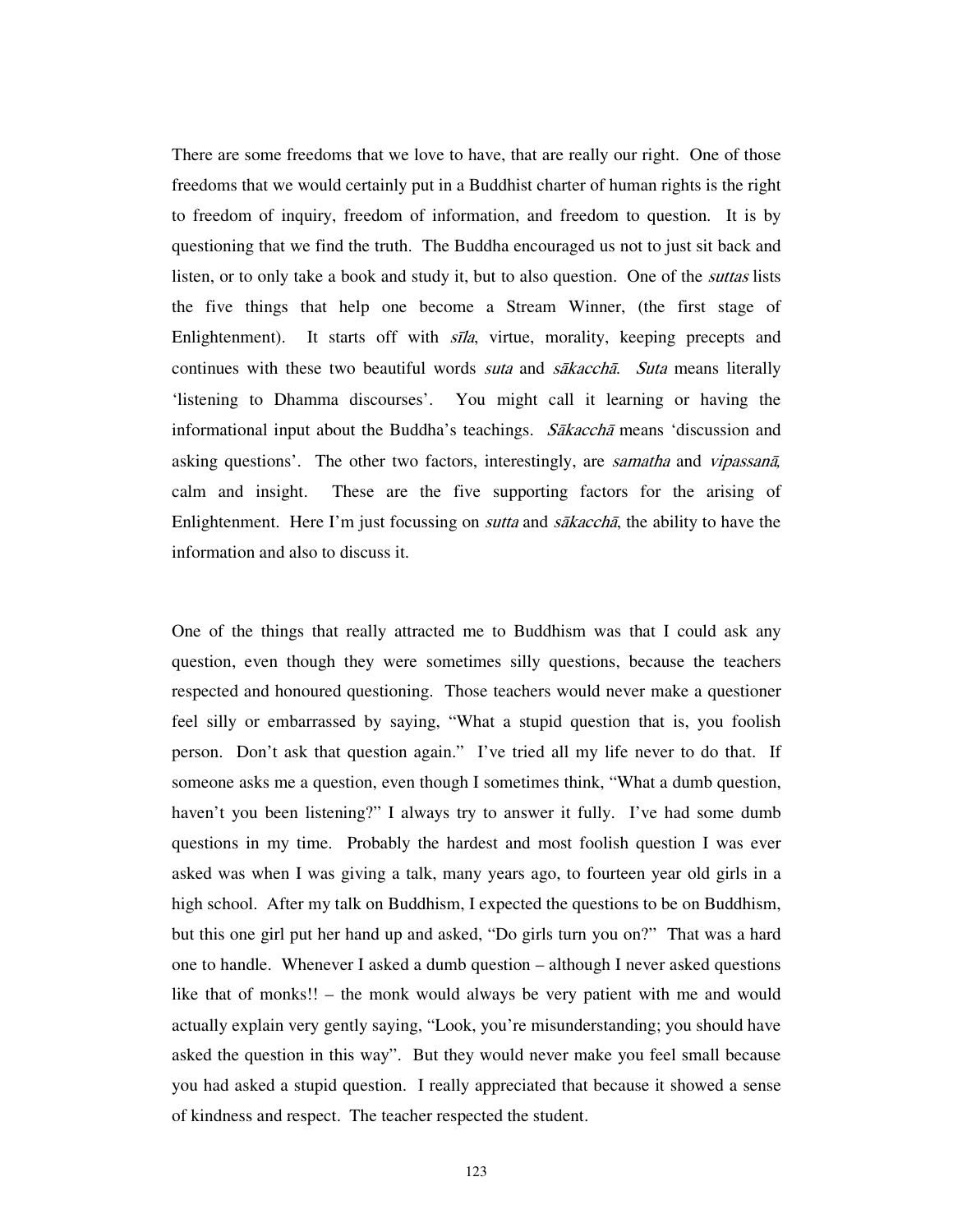To question is a right for people. That's why I say, "Whatever question you have, come and ask it. I may not know the answer. It may take me a while, and sometimes you may not be satisfied with my answer, but always ask the question". Often when people ask questions and I reply, I ask them if the answer is okay. "Did I answer the question satisfactorily?" "Did I understand the question?" That's respect for the person who had the guts to put their hand up and ask.

I act like this because of my own past experience. Sometimes I've asked a question and because the person hasn't really understood it, or because the question is simply a bit too hard for them, or it's showing them they've made a mistake, they skirt around it or make a joke of it. I remember Krishnamurti, the teacher – I was quite interested in his teachings for a while. Later I heard a recording of one his talks given in the New York Library. It was quite a famous talk. I've seen the audio cassette in public libraries. I was really interested in the talk and at the end there were a lot of stupid questions. Krishnamurti answered those questions reasonably well, but then someone asked a really good question, which was very deep and challenged much of what he had said. I was disgusted when the answer was, with a very condescending and superior voice, "Do I have to answer everything?" The audience laughed. But this poor man was ridiculed even though it was the best question of the session. Krishnamurti just skirted around it with humour, and I thought that was really wrong.

I tell people that if lecturers at universities really know their stuff, if they are really experts at their subjects, they can answer any questions. If they skirt around questions or are afraid of questions, it's a good sign that they don't know what they are talking about. I told the people in Malaysia and Singapore, and I give the same advice to you: there are so many teachers and Gurus, monks and nuns and goodness knows whatever, floating around the world today; you should ask them difficult questions. That's the only way to find out if they know their stuff. Ask them the hardest questions, the most probing questions, and see if they answer them with a sense of equanimity, with a sense of respect – not like a politician avoiding the issue but like someone who knows what they are talking about. If you know, you are not afraid of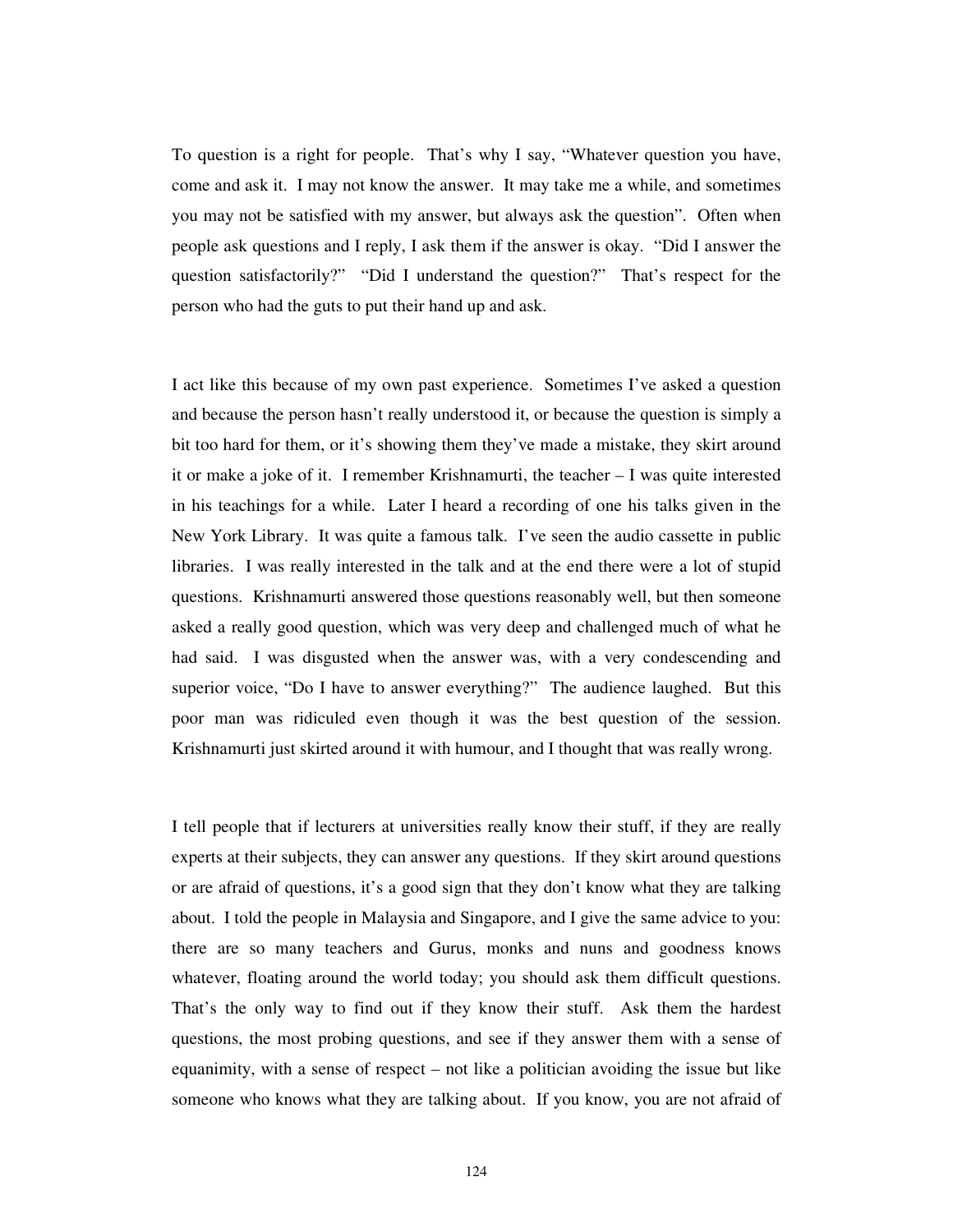questions. This is a good way for people to check on teachers, on Gurus, on monks, or nuns who go around the world teaching. There is a huge danger in believing charlatans. So ask deep questions.

I think in any charter of Buddhist human rights we should have the right to question anybody and the right to demand a fair answer, whether it's from politicians, preachers, or whoever, because I think that would protect truth, and access to the truth should be an inalienable right for people, an inalienable right for all. Find out what your governments are doing. Find out what your doctor says about you, what they have diagnosed you as having. But especially in religion we should have the freedom to find out the truth.

## **Defining the Boundaries**

We also need some checks and balances, because we need boundaries for everybody. Sometimes when we don't understand the meaning of freedom, we remove all the boundaries, whether in the practice of religion, or in the practice of education. Whether it's living together as a family or just in general life, we don't put boundaries in place because we think freedom means 'no boundaries'. We get into all sorts of confusion. In fact one of the speakers at this conference, who I didn't really respect, said she was a Buddhist without boundaries. I was not at all inspired by her. Why do you even call yourself a Buddhist if you don't have any boundaries? To be a Buddhist you've got to have boundaries. I accept some statements and ideas but not others, otherwise why call yourself a Buddhist. Why not call yourself a Buddhist-Christian-Jewish-Moslem-Atheist-freethinker? That's not having boundaries. The point is, it's good to have boundaries.

Sometimes people say, "I'm not anything, I don't call myself a Buddhist. If you're a Buddhist, that's just being attached to a label, to a name". I ask them, "Are you a man? Are you a woman? Aren't you just attached to that label? If you are not attached to that label, when you go to the toilet which one do you go to, the 'Men's' or the 'Ladies?" If you are not attached to being a man go to the ladies toilet and see what happens. You can see what intellectual garbage this is. I sometimes get really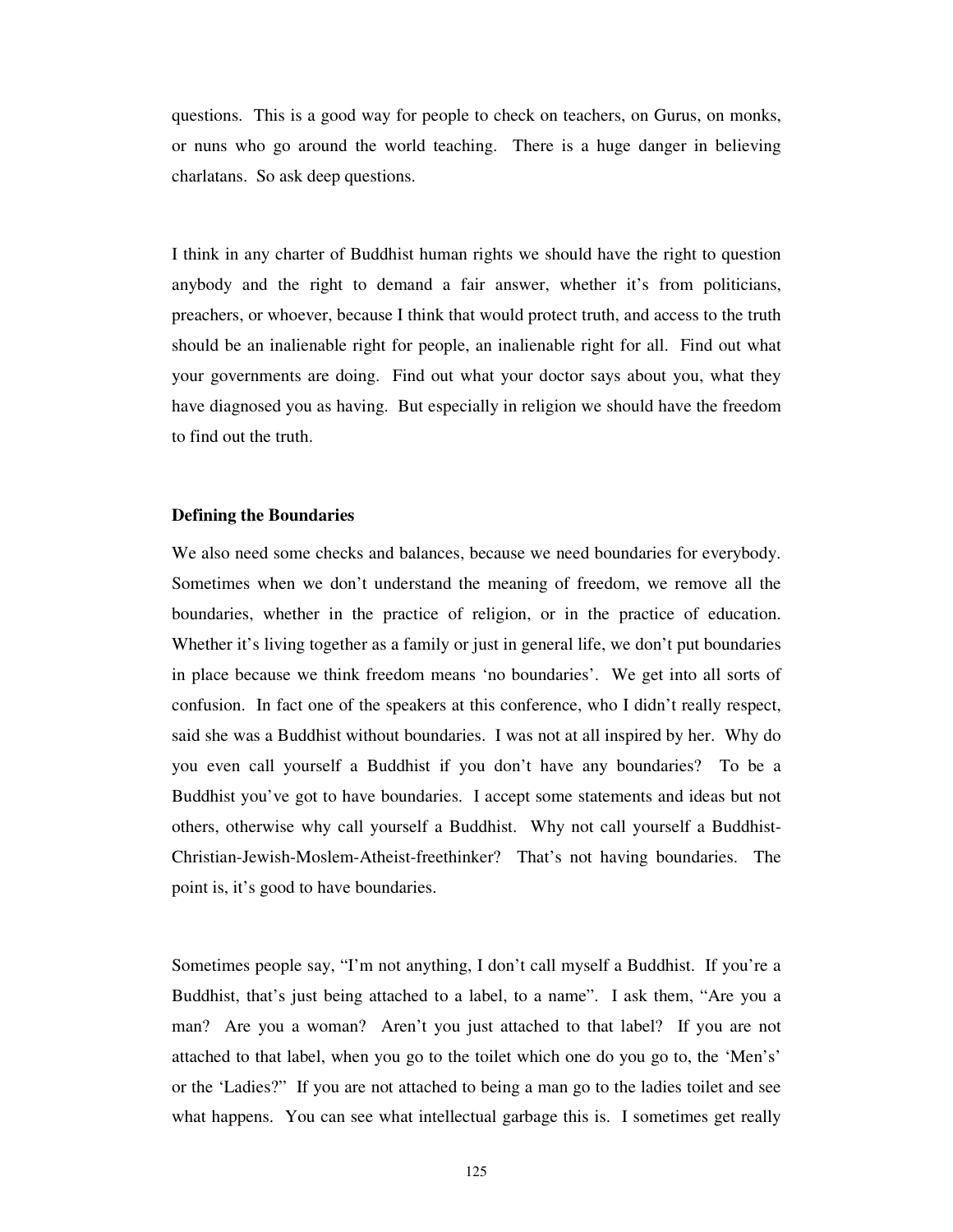embarrassed by my fellow Buddhists. Tina Turner when asked by a reporter, "Why are you a Buddhist?' replied, "Because as a Buddhist I can do anything I like". That's not being a Buddhist. Buddhists have boundaries. Creatures have boundaries, and it's the boundaries that define who you are. You call yourself a man, because that means you are not a woman, you're not an animal, and you're not a *deva*. You are a man. If you call yourself a Buddhist it defines you as a Buddhist. Whether it's Tibetan, Mahāyāna, Theravāda, Zen, or whatever, there are certain things that those labels require. At least you have got to believe that the Buddha was Enlightened. If you think, "Well I don't know if the Buddha was enlightened or not. Sometimes I believe in the Buddha but sometimes I believe in Jesus Christ, and sometimes I believe in the Great White Ram!" What sort of Buddhist is that? That's just a person who is incredibly confused. They are never going to get anywhere in this life. If you're going to go to Fremantle you've got to get on a bus that has Fremantle written on the front otherwise you will never get there. You don't have to go to Fremantle, you can go to South Perth, or you can go to Wanneroo, but at least choose the right bus and just sit on it until you get there.

If you are a Buddhist you should learn what the Buddha really said and what it means to be a Buddhist. But not just according to your own ideas. Buddhist means 'of the Buddha', 'something to do with the Buddha'. The Buddha was a historical person. Everyone, even atheist sceptics, accept that much. The Buddha lived in India twentysix centuries ago, and there is a lot written about him. Not just in old books but also in stone, in actual carvings on ancient temples. There are also carvings on stone pillars erected by the Emperor Asoka. The Buddha existed, there's no doubt about that. With some of the other teachers we're not quite so sure.

You have to know what it was that the Buddha taught to be a Buddhist. You have to have some degree of faith and confidence in those teachings. They have to make sense to you. The reason I became a Buddhist was because I read a book about Buddhism that made sense to me. I read other books at the same time, the Koran and the Bible. They didn't make so much sense. By saying you are a Buddhist you are not criticising other religions, you are saying what *you* are. In the same way as being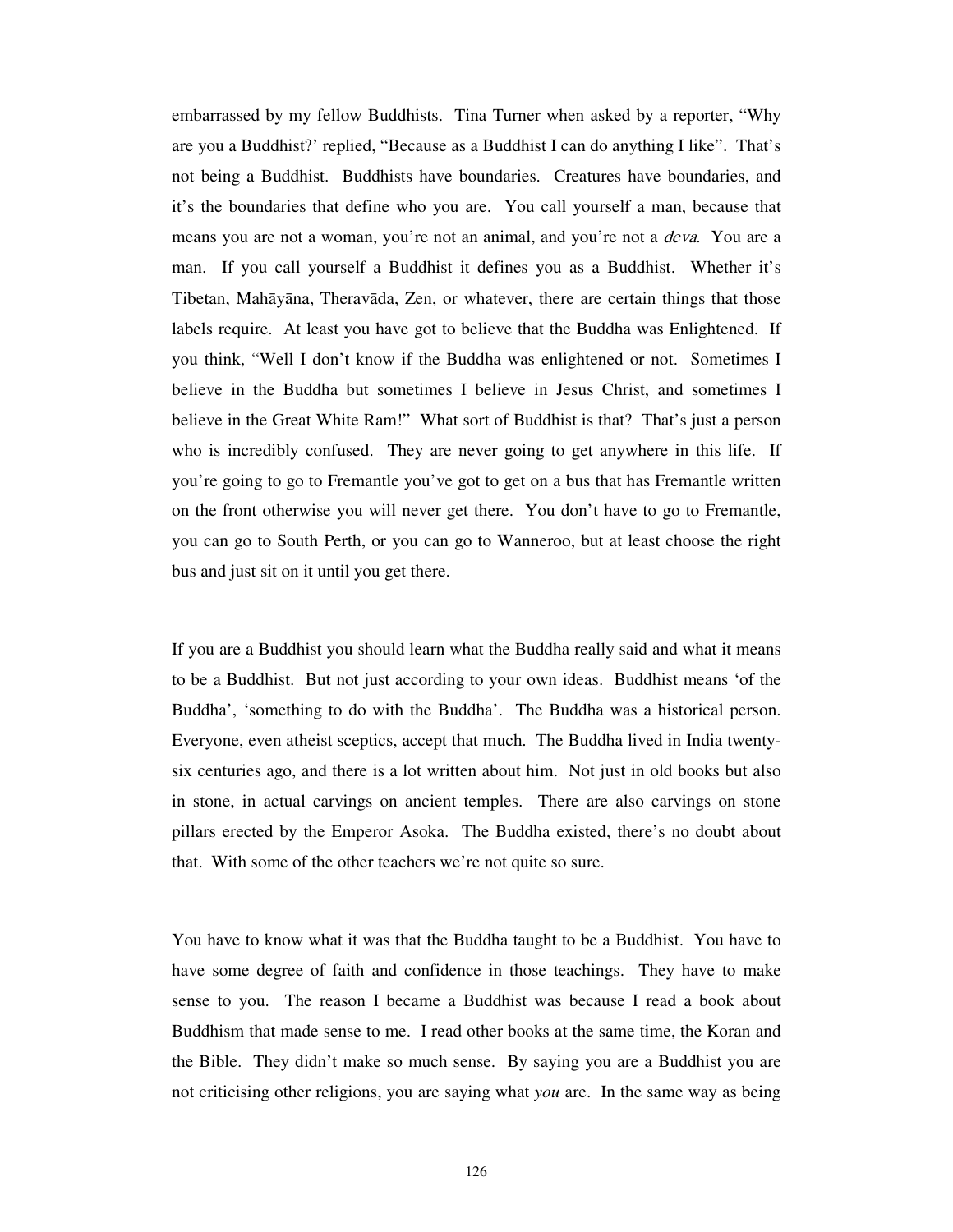a woman, you say you are a woman. You are not criticising men, you are just describing yourself. This is clear thinking. You are giving yourself a description that describes your reality at that particular time. With that description you take on the responsibilities and duties of that reality. A Buddhist is someone who believes in the Buddha – in other words someone who follows, as best they can, what the Buddha taught. Some Buddhists perform all of sorts of elaborate acts of worship. We talked about this in Malaysia where they call it 'joss-stick Buddhism'. You might have seen joss-stick Buddhists they hold these joss sticks in their hands and sway backwards and forwards. They haven't a clue why they are doing this. They go backwards and forwards like this because they have always seen their parents and their grand parents doing it. Then they put the joss-sticks into a jar. That's not what the Buddha taught.

The Buddha taught that if you want to worship him – and this is in the Mahā-Parinibbāna Sutta (DN 16) – you should follow his advice. A Buddhist is really someone who has gone for refuge to the Buddha and is practising the Eightfold Path as closely as possible. Whether it's Zen Buddhism, Mahāyāna Buddhism, or whatever type of Buddhism, the one thing in Buddhism that everyone has in common is the Eightfold Path. In Mahāyāna Buddhism they've got six  $\vec{p}$  paramīs, or perfections, three of those are *sīla, samādhi* and *paññā*, which is the eightfold path. No matter what form of Buddhism it is, you have to have  $s\bar{z}/a$ , virtue. You have to have right view and keep the precepts. You have to have *samādhi*, where you are practising some meditation and developing some *pañña* or wisdom.

So, first of all learn what the Buddha taught. Try and realize it. See if it makes sense or not, and in the meantime question it. Listen to find out what Buddhism is all about. Question it to make sure you understand properly what the Buddha said, not believing it yet. Then try it out to see if it works by practising it for yourself.

# **Freedom of Mind**

Sometimes people think that keeping rules and having laws is restricting their freedom. That's why some human rights conflict with the laws. There is a conflict in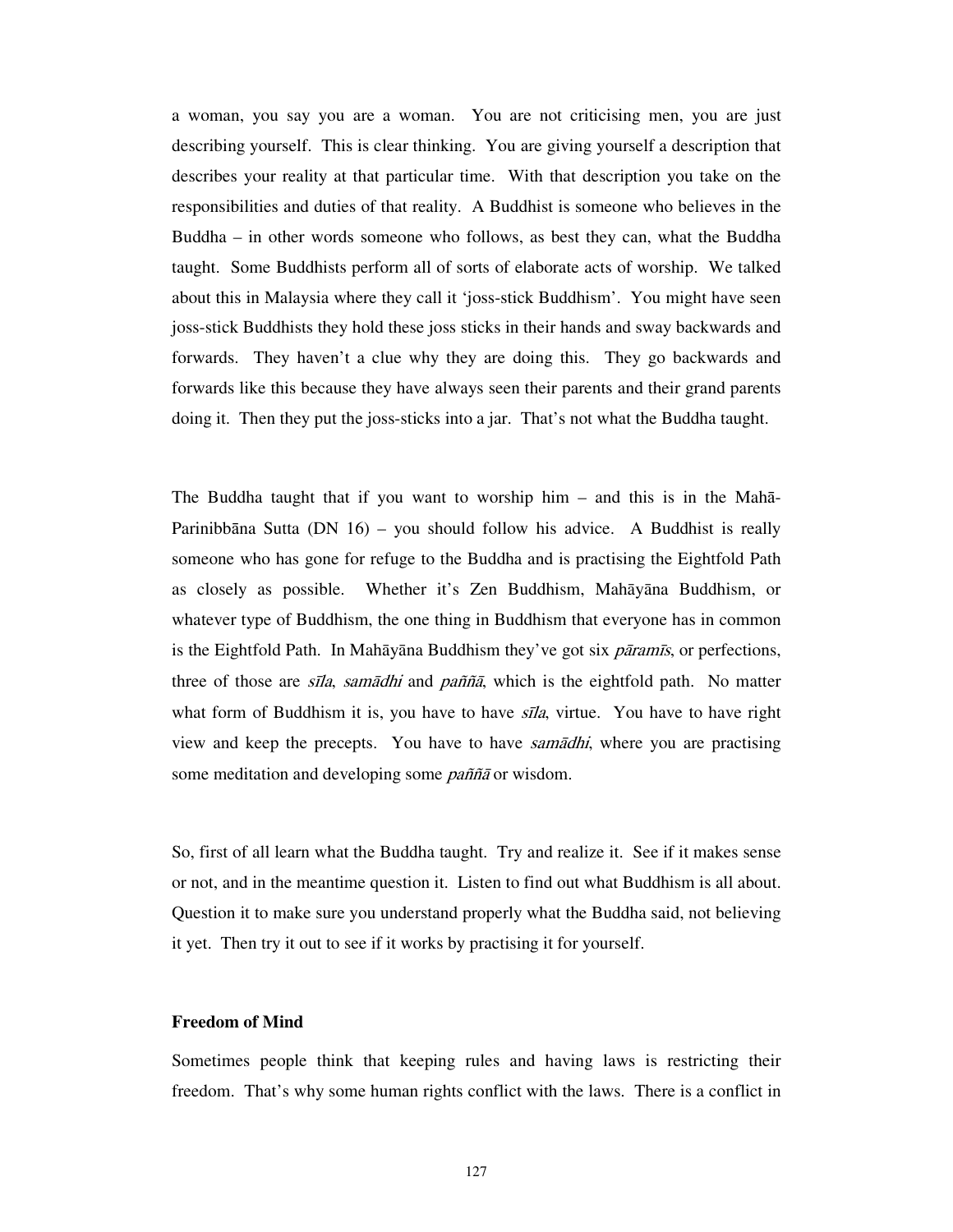many countries between laws which are designed to protect society and to give freedom from bullying, freedom from disruption, freedom for a person to enjoy their property, their time, and their own religion, and what people call the 'freedom to do what they want'. I think this is the problem with the way that human rights are espoused at the present time. In Buddhism we realise – and the Buddha said this – that we gain freedom only within boundaries. We gain a lot of confusion, pain, and suffering, when we don't have boundaries. Look at your marriage. If you've no boundaries, no rules, what sort of marriage have you got? The husband if he likes a girl can just go there, be free; and the same for wife. What sort of life would that be? To be able to have harmony and peace we do need rules.

During my talks in Singapore and Malaysia I gave the simile of the fish in a tank – are they free or are they in prison? Is it 'Buddhist' to put fish in a tank or should they be swimming free in the seas, the lakes, and the rivers? What have they done to get put in prison? Sometimes people look at the aquarium and think it's a prison, don't they? But that's misunderstanding freedom. The meaning of that particular simile is that the fish in the tank are free from fishermen, free from bigger fish, and they are free from too much cold and too much heat. The temperature is controlled and they've got free medical care because, if they are sick, the owner will come and see them and make sure they are okay. They get free food delivered to them once a day. Fast food: they don't even have to ring up for the delivery boy, it just comes to them! The fish in the tank are free from so many problems. That's why, when I really think about it, if I was a fish I'd rather be a fish in an aquarium than a fish in the sea or in the ocean, in the rivers or lakes. I can swim back and forth, I wouldn't be able to go as far as other fish but I would be so happy. I wouldn't have to worry about anything. I'd be just sitting in the corner of the aquarium with my fins crossed meditating quite happily!

Now you may understand monks. We put ourselves in a monastery with a large wall around it and people bring us food every day just like a fish in an aquarium. But to live that life we have to put boundaries around ourselves. Our boundaries are all the rules of discipline which we have to keep. This is something that people don't understand about monks and nuns, especially the lady who said she was a Buddhist without boundaries. Without boundaries there's no freedom at all. In fact people who try that, who indulge in whatever pleasure or sensory aberration they like, who sleep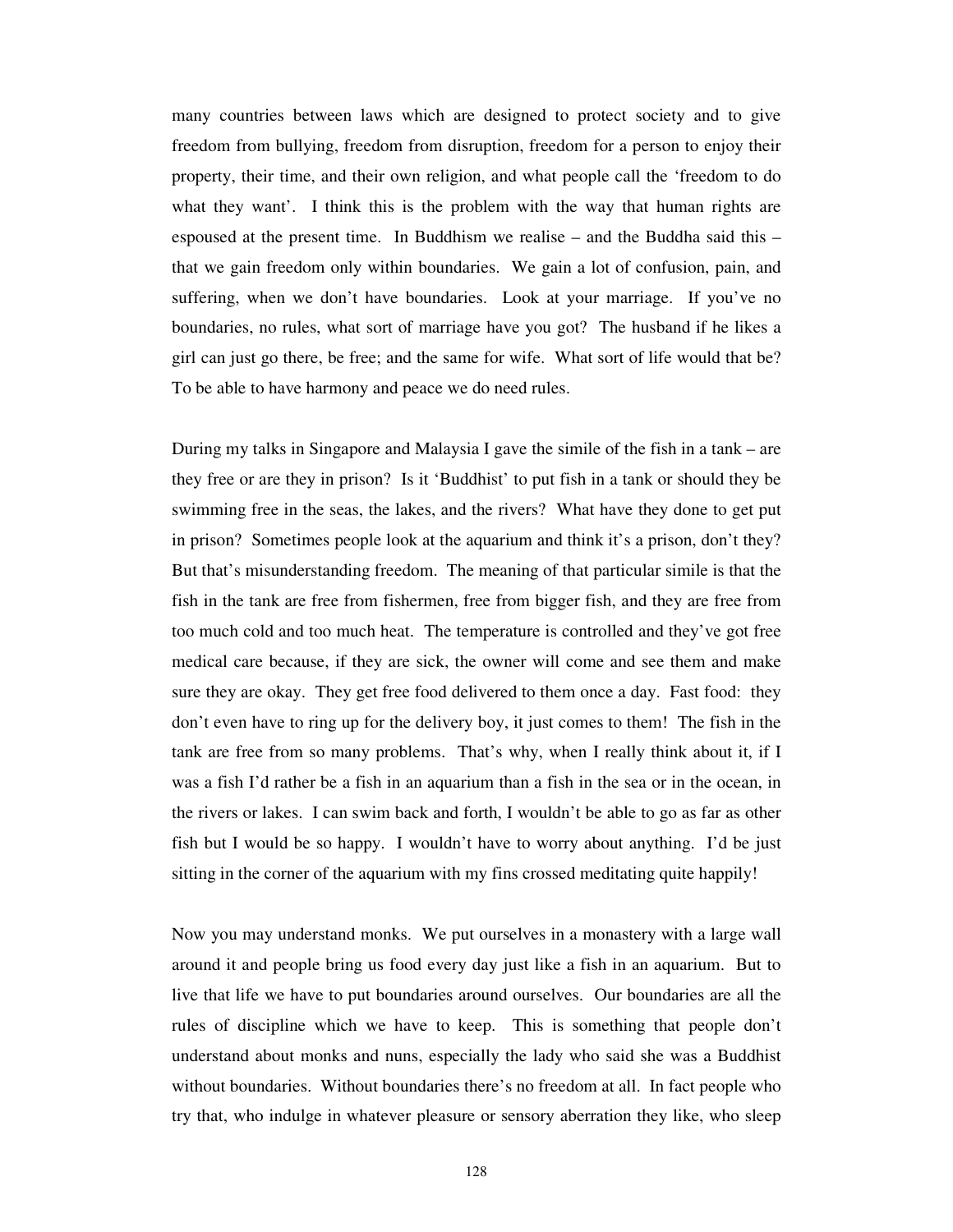around with this partner and that partner, get so confused, so depressed. We used to call these people 'screwed up' in their minds. That is no inner freedom whatsoever. There is just so much pain. That's the reason that places like California – I'm not sure if it's true, but I think it's pretty accurate – probably have the highest ratio of psychotherapists per unit of population of anywhere in the world. One of the reasons for that is that there is a lack of freedom of mind.

So freedom really needs boundaries. If we keep precepts we feel free. The more precepts we keep the more free we feel. It's the same with meditation. Some people say meditation is so hard – you have to think of the breath but you don't want to think of the breath, you want to think about your dinner this evening. If you think of the breath isn't that just another prison? That's why people sometimes even have the nerve to say that you can be attached to meditation. They really don't know the difference between freedom and attachment, between liberty and being in a prison. If you watch the breath and just keep yourself on the breath, you don't go anywhere else. If you put yourself in a jail with iron bars around the breath, you can't go anywhere. Do that for twenty minutes, half an hour, or an hour and you feel so much bliss, the mind actually feels free. That is one of the fascinating insights of Buddhism. In fact the Buddha called those states the 'states of *vimutti'* and that literally means freedom or liberation of the mind.

It's strange but you have to put yourself into only one small part of the present moment to gain liberation of the mind. You can't even talk, that's against the rules. Imagine trying to impose that on people! On meditation retreats we impose 'noble silence' and only allow people to eat in the mornings. If Amnesty International found out about our meditation retreats they'd probably complain. That's what is called unusual punishment, unusual forms of torture. I would think they would have a strong case for banning it. People who go to those retreats at first, because they can't talk, feel so uncomfortable. But after two or three days the discomfort disappears and they actually feel freedom. They are free from the necessity of having to talk and having to relate to people on that level. They learn how to relate on another level. There is so much freedom when you're silent, so much more freedom when you stay on one point. What looks like a prison is actually the fullest liberty. It's called release, and it's the wisdom that is the truth.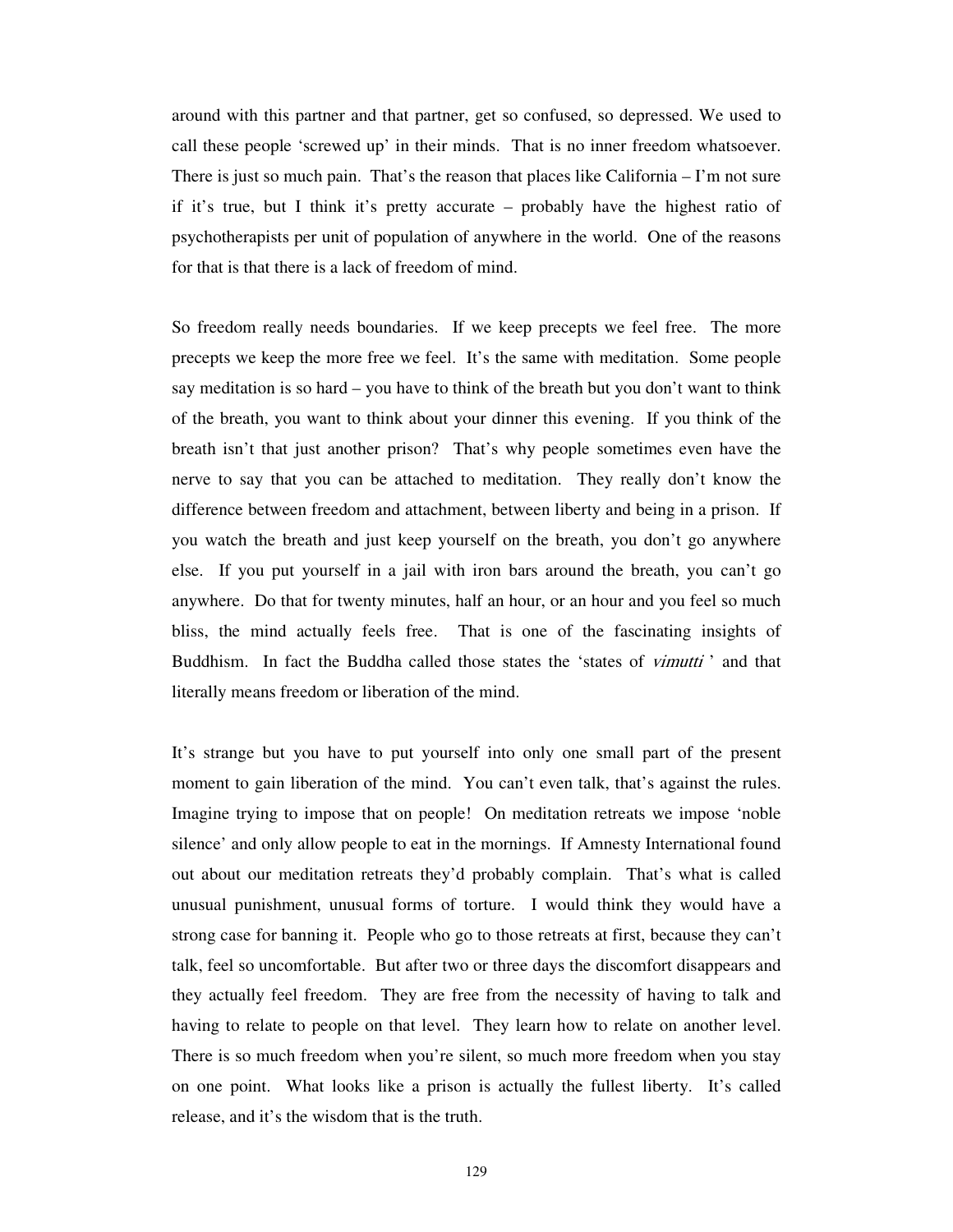It's a very narrow truth. The truth of Buddhism is 'impermanence', 'suffering' and 'non-self'. People often think that's such a small thing. Why believe that? You're just attached to one way of looking at things. Some people say that that's being attached to one view and real freedom is having any view, any view you like. You can believe in impermanence today and believe in permanence the next day. You can believe in God. You can believe in whatever you like. Nothing is right and nothing is wrong. Some philosophers end up by saying that there is no good and there is no bad, it's all relative. They say, in other words, that whatever you like is good, and whatever you don't like is bad. It depends on how you feel; truth is relative. Anyone who believes in absolute truth is dogmatic, just stuck in one way of thinking. But actually the opposite is true. If you have right view, you feel so free. It's not being in a prison; it's liberty. It's okay to say what you think is right and stand up for it.

# **Conclusion**

Don't be a freethinker, which means that you think, think, and think. Be a 'no thinker'. Be a knower, not a thinker. All thinking is a sign that you don't know. If you knew why would you think? It's true, just think about that. So, here I'm putting out some different ideas about Buddhism, ideas that actually show that human rights are a central pillar of our society. They mean a lot to us because they have consequences for the way we live our lives, consequences for the laws of our society, and consequences for the way we do things.

Let us have another look at human rights from a Buddhist perspective, from the perspective of kamma*.* Sometimes we have to suffer. We know why – it's because we deserve it. We caused it! Equality is the equality of opportunity, the opportunity to make good *kamma* and to have happiness. All people are not born equal because they have all started from different places. Equality is in the equality to perform good *kamma* and the equality to rise in happiness and leave suffering behind. So we recognise the differences in people, even from the time of their birth. People are not all born equal, but they should have equality of opportunity, and that's a beautiful thing in Buddhism.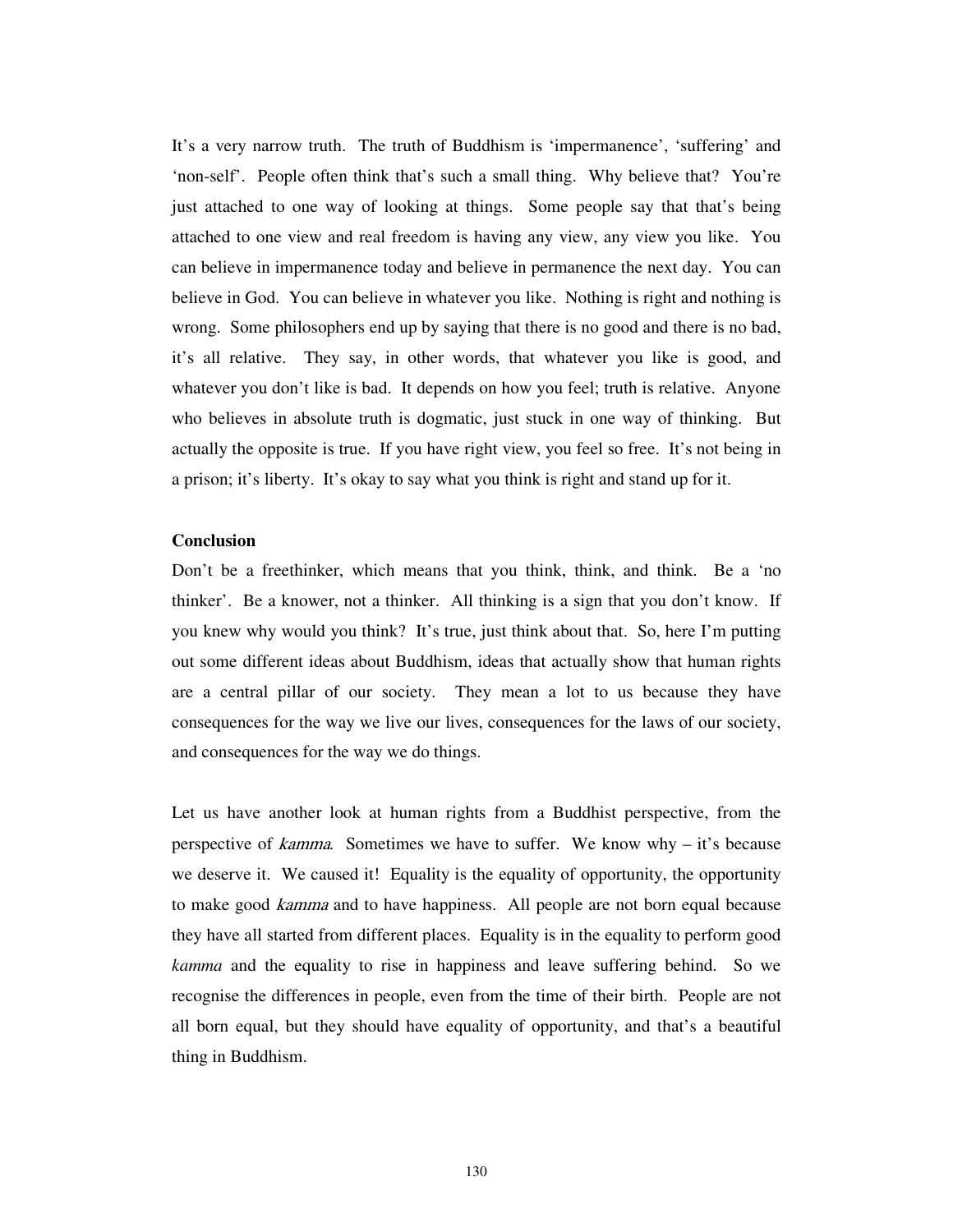Everyone has the opportunity to make good *kamma*. It doesn't matter how much you are experiencing the results of bad *kamma* at this moment. If you're very sick, very ill, if you've just lost your job, or you're disabled, if you've just been in an accident, a divorce, or whatever else, there is always an equality of opportunity to take hold of your life. You can turn your life around to that which is truly wholesome, beautiful, and good at any stage of your life. You can do that! That's why Buddhism doesn't believe in fate, in the sense that, 'Oh, I'm hopeless. I'm not destined to have a nice life' or 'I can't become a monk', 'I can't become a nun'. In Malaysia people said, "Well, it's alright for you; you were born with such good *kamma*, that's why you're a monk. But I haven't got good *kamma*. I can't become a monk". I ask, "How do you know?" I always tell people to give it a chance and see what happens. Test it out and see if you have good enough *kamma* to become a monk. Give it a try. The point is we can always do something.

One of the other things which impressed me in Buddhism, was that even a person who was a prostitute, someone who went crazy, and a serial killer, were all examples of people who eventually became Enlightened. In Buddhism people with terrible kamma had the freedom of opportunity, even in this life, to get to the very highest achievements.

I think it is a good idea to enshrine in human rights not just equality between men and women, but more importantly to enshrine *equality of opportunity*. Opportunity for men should be the same as opportunity for women. It should be the same opportunity for any gender, any race, and any religion, because that is the Buddhist principle – not a Western Christian principle but Buddhist principles. With the Buddhist principle of forgiveness and kindness it is not necessary to enshrine punishment into human rights. Nowadays the victims of crime want to be the ones who punish the criminals. I'm not sure that is the law yet, but it seems to be coming. We seem to be enshrining in law the right to inflict revenge on somebody else, basically the right of an eye for an eye. But that's Judeo-Christian and Islamic; it has no place in Buddhism. In Buddhism we have the right to forgive. It's good to forgive somebody else, but it is also a human right and also freeing to forgive yourself as well. That's a powerful freedom. It took me a long time to change my conditioning on reward and punishment. If you are